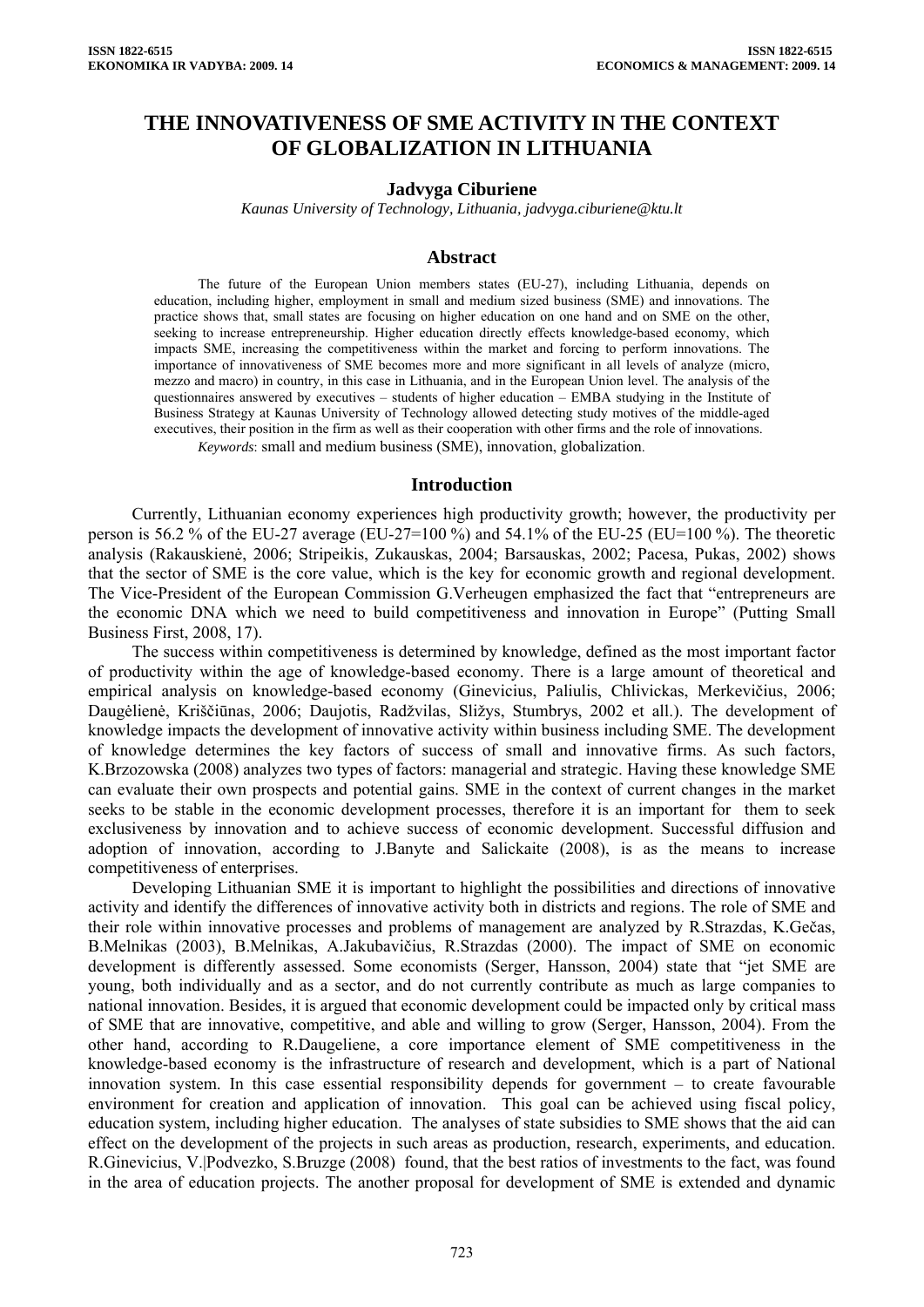clustering, which describes T.Damaskopoulos, R.Gatautis and E. Vitkauskaite (2008), can give a possibility or to improve entrance into global markets, aggregating capabilities of clustered SME at regional, national, cross-regional or international levels.

This article seeks to demonstrate the link between R&D, innovations and SME while activating further economic development on theoretical and practical levels, based on the exploratory structurized questionnaire. The research object of the paper focuses on innovations in SME within knowledge-based economy. Research methods, that are applied, are based on the synthesis of official European Community publications, scientific literature and systematic statistical data analysis as well as identification of main study motives of the middle-aged executives, their position in the firm as well as their cooperation with other firms and the role of innovations.

## **The role of SME in economic development**

In Lithuania, SME sector started to develop only from economic the period of restructurization in 1991; therefore, all SME are new and young. The economic restructuring of 1991 created a variety of property forms, including small and medium business for active investment and economic growth. The following phases of the principal economic development and small and medium enterprise formation, described by particular features, are identified ('Lithuanian Macroeconomic Review', 2003; 'Review of Lithuanian Economy', 2004):

- 1. The period of 1989-1990, identified as centralized economic regulation. GNP structure is composed of: state property – 79 %, collective-farm property – 11 % and private property – 10 %;
- 2. The period of 1991-1994 is identified as the first stage of transition from planned to market economy and the creation of preconditions for economic welfare: private property produced 65% of the GDP at the end of 1994;
- 3. The period of 1995-1997 is marked by the expansion of the market infrastructure with the appearance of welfare elements and adverse effects of sector crisis (the crisis of bank system); private property produces 68 % of the GDP in 1997;
- 4. The period of 1998-1999 is known as the crisis in banking system (the crisis of Russian banking system). This crisis produces an external shock on national economy. Private property develops  $(72\% \text{ of the GDP by the end of } 1999)$ ;
- 5. The period of 2000-2007 is defined as the continuous economic development. Private property produces 80.7 % of the GDP at the end of 2007 ('National accounts of Lithuania' 2005, 2007).

Seeking to restructure enterprises and create SME it was necessary to perform a number of steps such as to change the type of economic activities and the system of work organizations. Since the first days of independence the government of the Republic of Lithuania promoted the development of small and medium business in Lithuania as well as participated while working out the strategy for small and medium business for the period up to the year 2015. The basic objectives of this period seek to ensure high priority development of small and medium business; to increase the competitiveness of SME and to promote international cooperation of SME by increasing export of goods and services.

The analysis of the Lithuanian economic sector shows that the structure of enterprises by the number of employees is similar to that in the EU. In Lithuania, 99.4 % of all enterprises are SME; they employ 70.8 % of all labor force in the country ('The statistics of small and medium business sector', 2007, 8). In the EU, 99.8% of all enterprises are SME; they employ 66.2 % of all labor force in the EU. The penetration of SME (the number of SME per 1000 of population) in Lithuania is 2-4 times lower than the penetration of SME in the EU (Kaunas region, 2005). The share of GDP produced in SME in 1999-2006 grew up. This growth was especially significant in the year 2003. The total share of the GDP produced by SME rose from 60.2 % in 1999 to 68.2 % in 2003. A higher GDP share produced by SME is due to growing efficiency of SME. Since 2004 when the rules of taxation of SME changed the calculated share of gross added value (GVA), created by small and medium enterprises increased from 57.5 % to 60.1 % (the period form 2004 till 2005). In 2005 the most rapid increase of GVA share according economic activities was observed in the area of wholesale and services.

Comparing Lithuania with the EU, the following differences of SME within the basic areas of economic activities (industry, constructions and sales), analyzed according the age of groups of businessmen, were indicated:

– businessmen till the age of 30 make up 59.8% in Lithuanian and 64% in the EU;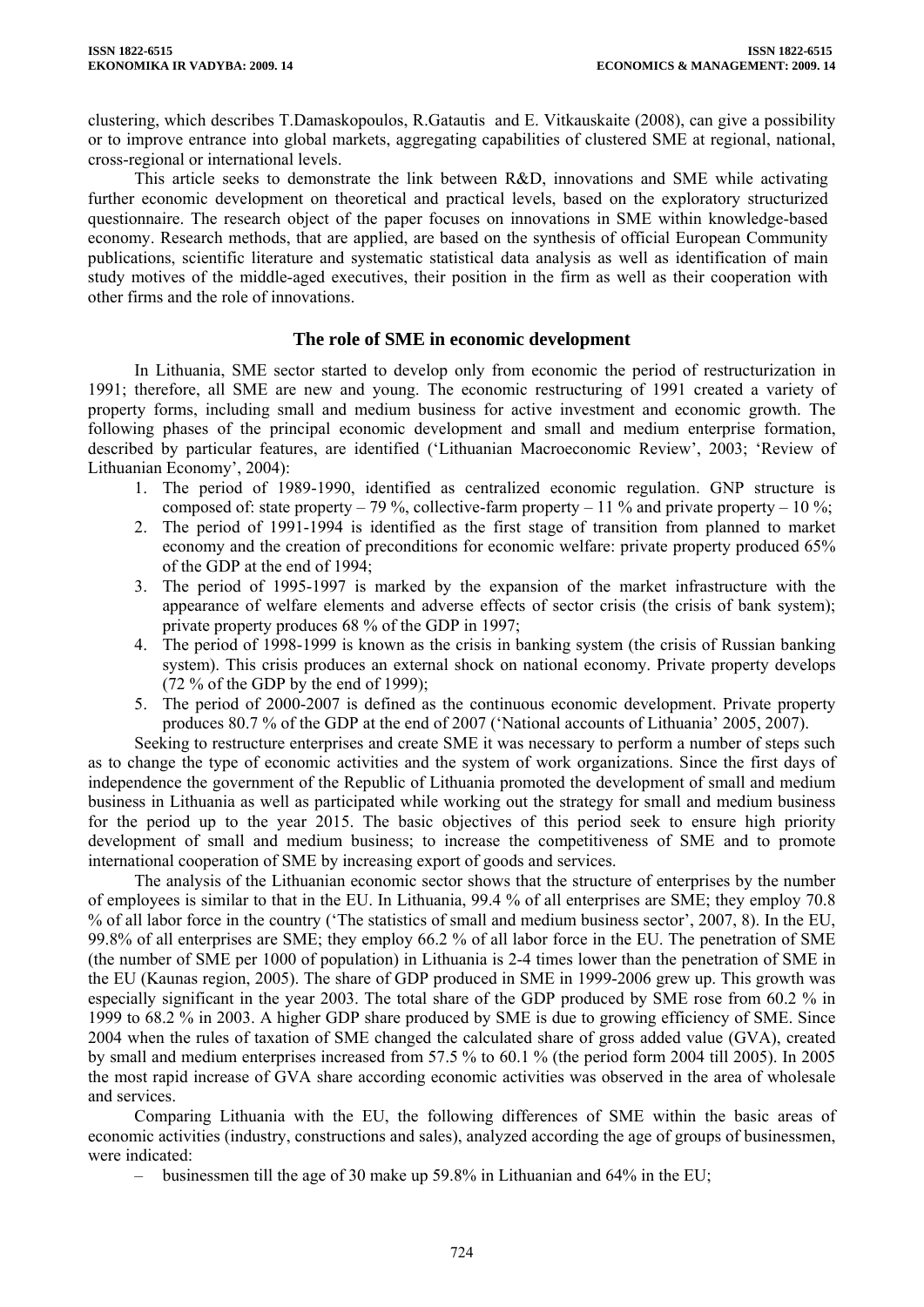- businessmen in the age group of 30-39 make up 65.3% in Lithuanian and 58% in the EU;
- businessmen in the age group of 40 and elder make up 68.8% in Lithuanian and 58.3% in the EU.

Comparing Lithuania and the EU, the businessmen in the age group of 30 and younger are eager to establish business, related with the activity in the area of transport, storage, telecommunications, real estate and rent market making up 38% in Lithuania and 27.1% in the EU. More thorough analysis reveals the fact that small enterprises in Lithuania are bigger in comparison to enterprises of the EU according the number of employees. SME of EU employ 7 employee on average, while Lithuanian – 13. This difference is determined by the fact that macro-enterprises in Lithuania (hiring up to 9 employees) perform insignificant role (Statistics Lithuania, 2007). In addition to this, it is important note that analysing the behaviour of Lithuanian and EU businessmen of different age groups it was noticed that they act in a different way as well. The increase in number while hiring businessmen in the age group under 30 is lower in comparison to the age groups of 30-39 and 40 and elder in Lithuania and the age group under 30 in the EU.

The role of SME in the economy of Lithuania grew significantly in 1999-2006 ('The statistics of small and medium business sector', 2007; Statistics Lithuanian, 2007):

- the GDP share created by SME grew from 60.2 % in 1999 to 68.2 % in 2003; the GVA share, created by SME, grew from 57.5 % in 2004 m. to 60.1 % in 2005;
- the penetration of SME in Lithuania grew up to 17.3 % ( from 15 of SME per 1000 of population in 2000 to 17.6 of SME per 1000 of population in 2006);
- the total number of active SME that were registered in 2006 was biggest in the economically strongest regions of Lithuania: in Vilnius 35 %, Kaunas – 21 % and Klaipėda – 13 %. SME establish the biggest number of wok places and in the most economically strongest regions such as Kaunas unemployment rate was 5.9 %, and Klaipėda 6.8 %. In 2006 the biggest unemployment rate was in Panevėžys region, reaching 8 % and Utena region reaching 5.9 %;
- the share of export by small and medium enterprises grew from 23 % in 1999 to 48.7% in 2006; the share of import by small and medium enterprises grew from 39.1 % in 1999 to 59.8 % in 2006;
- SME labour force grew from 64.6 % in 1999 to 70.8 % in 2006 of total labour force in the country.

The productivity growth in Lithuania could be further enhanced by knowledge-based economy. The preconditions for higher productivity consist of further development of education and training systems; however, despite the public spending on education and a high number of qualified specialists there is still a mismatch between skills and competence needed in business sector; higher sponsorship of R&D; generating of new ideas, recognition of opportunities and implementation of innovations into the market. Forming the further economic development, Lithuania identifies the development of knowledge-based economy and information society as the long-term priority that is based on the development of science, technologies and innovations, the development of investments into human recourses and the economic activity, directed towards export.

## **Knowledge based entrepreneurship**

The Lisbon strategy (March, 2000), underlined the need for European societies to become more entrepreneurial. The President of the European Community J.M.Barosso, emphasizing the role of SME stated that "The small business Act" approved in 2008 is a crucial milestone for the implementation of the Lisbon strategy, for economic growth and jobs" (European Commission, 2008). This Act proposes the preparation of favorable environment for SME, the partnership between the EU and its member states and new chances to improve the financing conditions of SME by investing (SEC, 2008). The strategy points out the need to create a friendly environment for starting up and developing innovative business, based on knowledgeeconomy. The SME is based on society's recognition of entrepreneurs, owners of SME, positively influencing both the employment and the economic growth. The top priority of the EU is to stimulate within the population a positive evaluation of SME activity at micro, mezzo macro and mega economic levels as well as the desire becoming entrepreneurs (European Commission, 2008).

The analysis of SME policy under Lisbon strategy showed that Lithuania, other member states and the EU fulfill the requirements in creating friendlier business environment for SME (COM, 2007). The difference among the EU and the USA self-employed population remains stable and big as only 56 % of the population in the EU prefers self-employment in comparison to 61 % in the USA.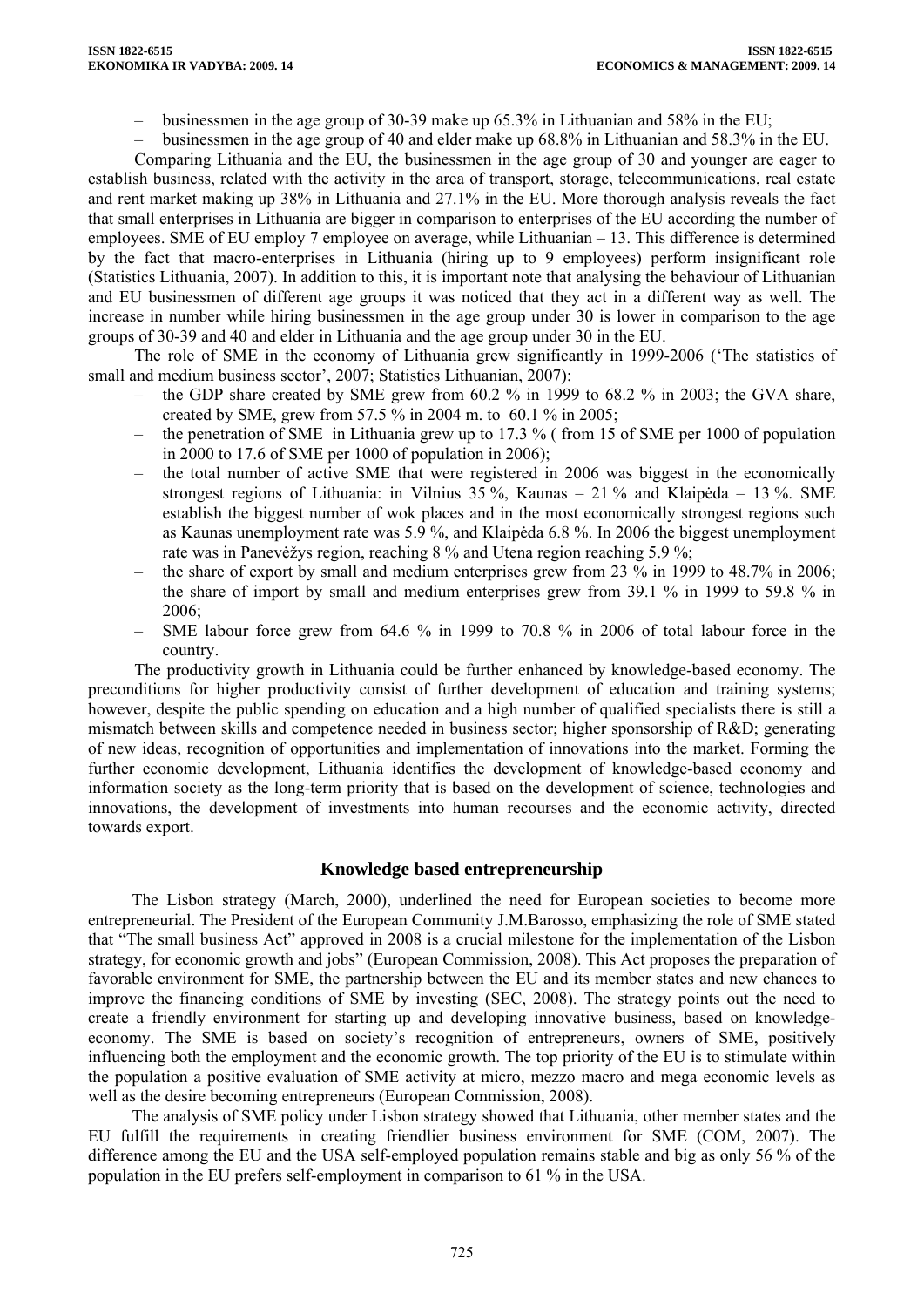Lithuanian economic development in the period of 1999-2006 was determined by very high expenditures on Information and Communication Technology (ICT), making up 131% of the EU-25 average, and by strong export performance in lower-tech and lower value added sectors. The dynamics of expenditure for GERD/GDP in Lithuania and both EU-15 and EU-27 shows the changes in the period of 1999-2006 estimated by slow growth of expenditures in Lithuania and very slow growth in the EU. The target for 2010 in the EU-27 is to reach 3 % of GERD/GDP and employment rate 70.

Innovation challenges in the EU-25 are similar; however, practical policies are focused on national needs (European Commission, 2004). Despite the rapid economic growth, innovations in Lithuania are at a lower level than in the EU-25, and only 3 % of the labour force is employed in medium to high-tech manufacturing, and only 1.7% in high-tech services. Therefore, further development requires sustained investment in human resources. Transition to knowledge-based economy permits further integration of Lithuania into the EU economy. Higher competitiveness can be achieved due to diffusion of knowledge and technology, and due to personnel mobility as the main source of knowledge. Strong partnership between universities and industry, and wide international collaboration enables forming effective knowledge infrastructure.

SME condition development of labour resources is related with life long learning or continuous learning (intellectual capital, information and communication technologies), technological and knowledge (education and skills, scientific and technological (S&T) base; employment and social changes (demography, health, cohesion). SME implement the goal set by the Lisbon summit of the European Council for Europe to become the most competitive and dynamic knowledge-based economy. Research institutions provide a wide range of knowledge-intensive services such as ICT support, training programmes and assist in finding foreign partners as well as disseminate advanced technologies and channel innovations. Innovations involve tighter connection between theoretical research and practical implementation. Successful economies in the 21st century will be open, flexible and innovative economies, capable of rapid change.

Innovative activity is usually perceived in a narrow sense as the implementation of the latest technologies and production of new products. In other cases it is perceived as one that has implemented technologically new or significantly improved products or processes or combinations of products and processes (OSLO manual, 2005). However, it is better to analyze innovations in a wider way, perceiving them not only as new or improved products or services (product innovation), new manufacturing processes and methods (technological innovation) and new organization of enterprise management (organizational innovation) but a new way of selling goods and services (marketing innovation).

The innovativeness of economic activity of the state as well as effective collaborative networks of SME could be a powerful factor of SME competitiveness and act as a driving force of new innovations. The Summary Innovation Index (SII) shows the aggregate national innovation performance (PROINNO, 2007). SII is grouped into two main groups – inputs and outputs – and their detailed structure is presented in Table 1. The data of Table 1 shows that the US performs better than the EU according 11 indicators. The EU scores are above the US in 4 indicators such as new S&E graduates, employment in medium-high and high-tech manufacturing, community trademarks and community designs. Japan performs better than the EU in 11 indicators. The EU scores are above Japan in 3cases: share of medium-high and high-tech R&D, community trademarks and community designs.

Lithuania scores according the group of innovation drives indicator are better in comparison with the EU-25 or the EU-15 in three cases: new S&E graduates, tertiary education and youth education. According to ICT expenditures (Innovation and entrepreneurship indicator group) Lithuanian score is leading in comparison with the EU-25 or the EU-15. Analyzing other twelve indicators of SII Lithuania falls behind the EU. In addition to this it is impossible to compare Lithuania with the EU according other nine indicators as there are no data.

## **Research methodology**

The article, employing the data, provided by the Department of Statistics of Lithuania, attempts to summarize the scope of innovative activity in the country according the regions of the country. In addition to this, the paper seeks to characterize the directions of innovative activity according the types of economic activity in the year 2006 and 2007. The sample of the research consists of 2000 enterprises, established in 2003 (inactive, non-profit and agricultural enterprises were eliminated from the sample). The innovative activity was examined according the following indicators: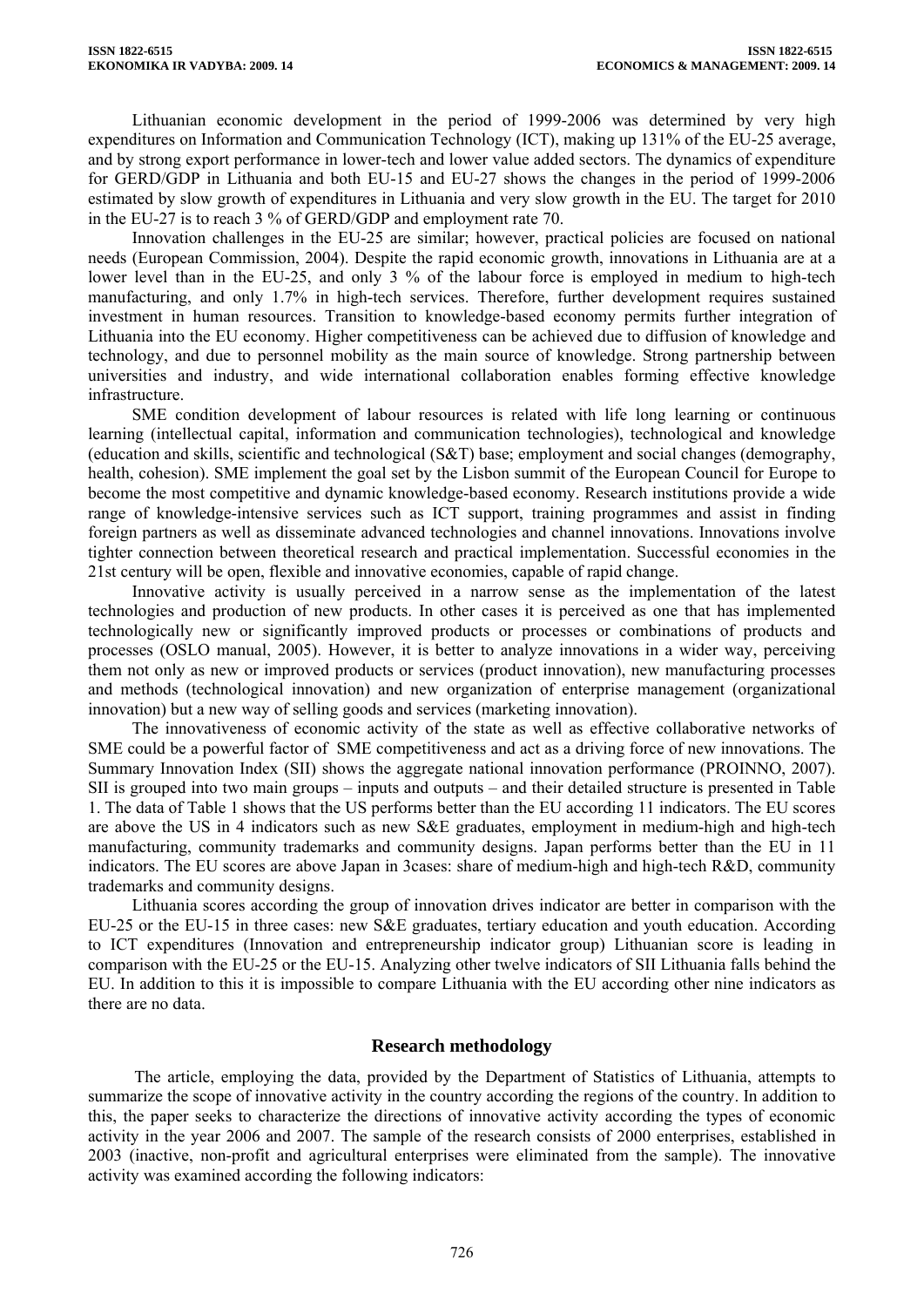- product innovation (launching of a new product or services in the market);
- technological innovation (new processes or methods of production);
- organizational innovation (new organization of enterprise management);
- marketing innovation (new way of selling goods and services).

Aiming to find out the attitude of students, studying in the programme of Executive Masters of Business Administration (EMBA), towards the factors of study motives, their position in the firm, cooperation with other firms and innovations, a questionnaire was made and the exploratory research was accomplished. The analysis of the questionnaires, answered by executive EMBA students studying at the Institute of Business Strategy in Kaunas University of Technology Institute of Business Strategy (N=56) was carried out.

| <b>Indicators</b>                                      | $EU-25$  | <b>EU-15</b> | Lithuania        | <b>US</b> | J <sub>P</sub> |
|--------------------------------------------------------|----------|--------------|------------------|-----------|----------------|
| 1. Innovation drives                                   |          |              |                  |           |                |
| 1.1 S&E graduates                                      | 12.7     | 13.6         | 17.5             | 10.2      | 13.4           |
| 1.2 Tertiary education                                 | 22.8     | 4.0          | 26.3             | 38.4      | 37.4           |
| 1.3 Broadband penetration rate                         | 10.6     | 12.0         | 5.0              | 14.9      | 16.3           |
| 1.4 Life - long learning                               | 11.0     | 12.1         | 6.3              | .         |                |
| 1.5 Youth education                                    | 76.9     | 74.1         | 85.2             | $\cdots$  | $\ddotsc$      |
| 2. Knowledge creation                                  |          |              |                  |           |                |
| 2.1 Public R&D expeditions                             | 0.65     | 0.66         | 0.61             | 0.68      | 0.74           |
| 2.2 Business R&D exp                                   | 1.2      | 1.24         | 0.16             | 1.87      | 2.39           |
| 2.3 Share of medium-high/high-tech R&D                 | $\cdots$ | 85.2         | 70.8             | 89.9      | 86.7           |
| 2.4 Share of firms receiving public funding            | $\cdots$ | $\cdots$     | 3.6              | $\cdots$  | $\cdots$       |
| 3. Innovation and entrepreneurship                     |          |              |                  |           |                |
| 3.1 SMEs innovating in-house                           | .        | $\cdots$     | 22.1             | .         | 15.3           |
| 3.2 Innovative SMEs co-operating with others           | $\cdots$ | .            | 14.8             | $\cdots$  | 6.9            |
| 3.3 Innovation expenditures                            | $\cdots$ | $\cdots$     | 1.57             | .         | $\cdots$       |
| 3.4 Early-stage venture capital                        | $\cdots$ | 0.023        | $\cdots$         | 0.07      | $\cdots$       |
| 3.5 ICT expenditures                                   | 6.4      | 6.4          | 7.8              | 6.7       | 7.6            |
| 3.6 SMEs using organizational innovation               |          |              | 23.6             | .         | .              |
| 4. Applications                                        |          |              |                  |           |                |
| 4.1 Employment high-tech services                      | 3.35     | 3.49         | 2.12             | .         | $\cdots$       |
| 4.2 High tech exports                                  | 18.4     | 17.7         | 2.7              | 26.8      | 22.4           |
| 4.3 Sales share of new-to-market products              | $\cdots$ | .            | 4.4              | .         | .              |
| 4.4 Sales share of new-to-firm products                | $\cdots$ | $\cdots$     | 5.3              | $\cdots$  | .              |
| 4.5. Employment in medium-high/high-tech manufacturing |          | $\cdots$     | 2.57             | $\cdots$  | $\cdots$       |
| 5. Intellectual property                               |          |              |                  |           |                |
| 5.1 EPO patents                                        | 136.7    | 161.4        | $\overline{5.8}$ | 142.6     | 174.2          |
| 5.2 USPO patents                                       | 50.9     | 60.2         | 1.0              | 277.1     | 304.6          |
| 5.3 Trial patents                                      | 32.7     | 38.9         | 0.6              | 47.9      | 102.1          |
| 5.4 Community trademarks                               | 100.7    | 115.7        | 14.7             | 33.8      | 11.7           |
| 5.5 community designs                                  | 110.9    | 127.6        | 17.5             | 17.5      | 13.2           |

**Table 1.** Innovation performance in Lithuania and EU in 2005

*Reference: PROINNO Europe, 2007, 13, 43-44.* 

The demographic characteristics of the respondents include 33 women and 23 men. The analysis of student answers showed that the average age of students in 2004 and 2005 was 35.5 for men and 37.5 for women. It appeared that the biggest part of the students - 66.08 % were from the SME.

## **The results of research**

Within macro-economic analysis it was indicated that in the year 2007 less enterprises participated in innovative activity and their percentage was 42.7 %, in comparison with 44.4 % in 2006. The innovative activity extremely decreased in Utena region (from 60.5 % in 2006 to 32.3% in 2007) and Tauragė region (from 57.9 % to 34.2 % correspondingly).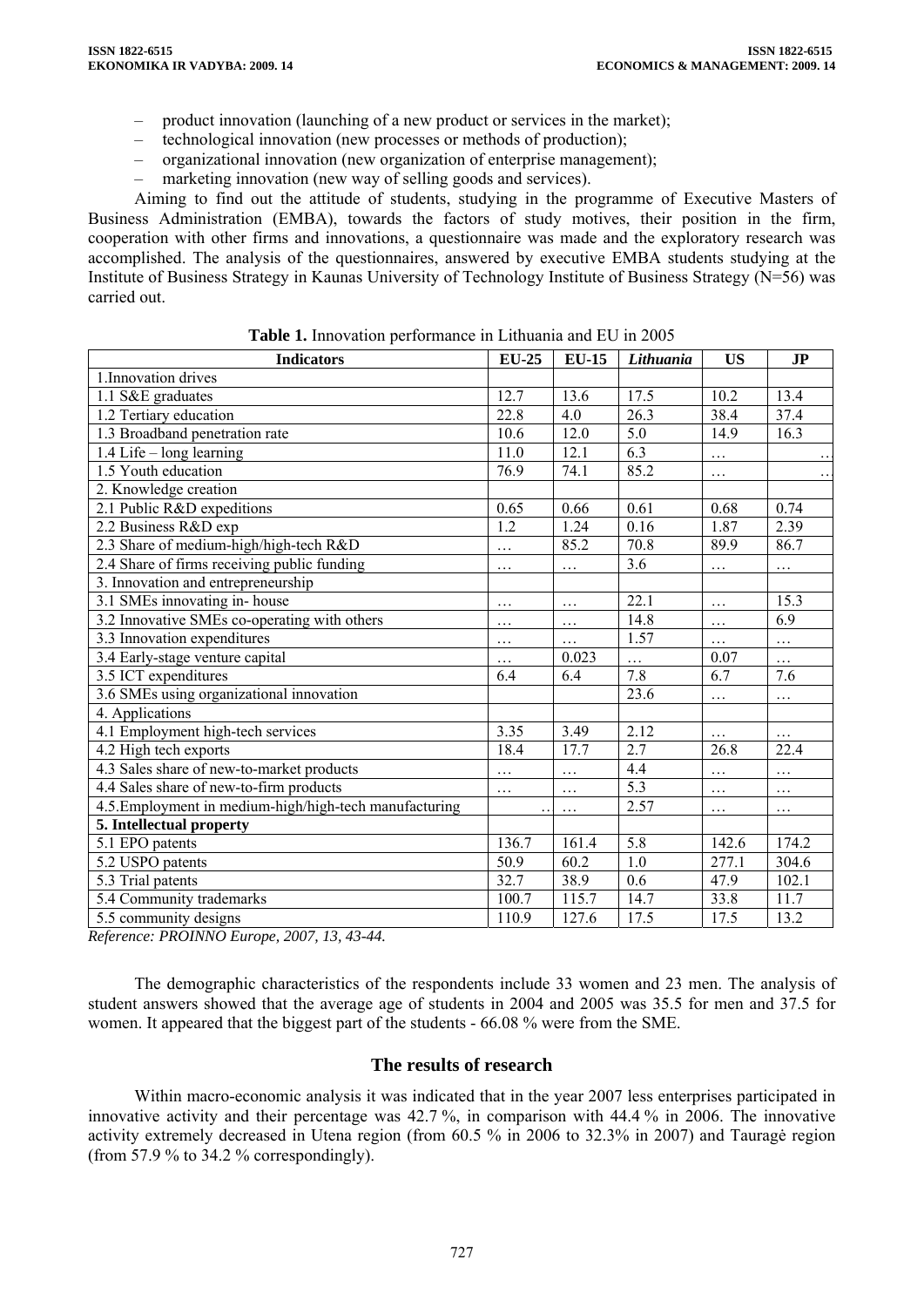Significant changes within innovative activity were observed in two areas of economic activity: financial intermediation and other activity of utility, social and personal services. The number of businessmen, implementing innovations within the area of financial intermediation decreased from 80.8 % up to 24.6 %. In other activity of utility, social or personal services the number of businessmen, implementing innovations increased from 33.3 % up to 62.5 %.

SME presented the market with many product innovations and it made up 58.8 % in 2007 in comparison with 54.3% in 2006. This type of innovations prevailed within all types of economic activity, except for the activities of electricity, gas and water supply as well as transportation, storage and communications. Technological innovations were prevailing within the latter activities mentioned before. Marketing innovations were observed within the activity of 45.3 % of real estate, rent and other enterprises and 47.1 % of financial intermediation companies. The marketing innovations were implemented by 80.0 % of other companies that provide utility, social and personal intermediation services and 62.3 % of transport, storage and communication companies.

The directions of innovative activity spread according different regions indicate that:

- product innovations are most widespread in enterprises of Vilnius (66.8%), Kaunas (57.8 %) and Marijampolė (57.1 %) regions;
- technological innovations were selected by SMEs in Alytus (46.4 %), Marijampolė (42.9%) and Klaipėda (42.2 %) regions;
- organizational innovations were implemented in enterprises of Alytus (46.4%), Utena and Telšiai  $(40.0 % each)$  regions;
- marketing innovations were widely implemented in enterprises of Alytus (64.3 %), Panevėžys (59.5 %) and Marijampolė (57.1 %) regions.

The analysis in microeconomic level, according to the facts listed above, reveals the fact that middle age executives (the age group of 35-50) dominate in executive EMBA studies in Lithuania. The main motive of men to study in EMBA is internal needs for better activity. The per cent of students mentioning this motive increases up with age, namely, from 50 % with <30 age group to 65% with the age group of 35-50. Future perspective motive was also important for men: it made up 40 % for men in two age groups (<30 and 30-35) and 30 % in the age group of 35-50. The recommendation of employer was not important for men.

The main motive of young women to study in EMBA was also an internal need for better activity (75 % of all women answered positively). However, this motive decreased with the age to 25 % in the age group of 30-35 and 42 % in the age group of 35-50. The importance of future perspective motive for studies of women in EMBA was increasing from 52 % in the age group under 30, to 75 % in the age group of 30-35, and to 48 % in the age group of 35-50. Only 10 % of women in the age group of 35-50 came to study with the recommendation of employer.

The research showed that men, studying in EMBA, had higher carrier positions than women: bigger per cent of men appeared to be owners, general directors, administrative directors, vice directors. The analysis showed that only 35 % of men started business partnership among EMBA students during their studies, whereas 65% of them did not start any partnership. On the other hand, only 36 % of women did not start partnership and 64 % of them started business partnership. It shows that women are more communicative in this case.

The survey also indicated the fact that the importance of innovations was emphasized for employees in enterprises. The bigger part of the respondents (48, 5 %) stated that they are reliant on their companies and that it is quite important while fulfilling the innovative activity because the opposition of employees to innovations becomes smaller. The research carried out revealed the fact that 53 % of the respondents never organized any campaigns for generation of new ideas. A part of the respondents – executives (18 %) never talk about innovations with their subordinates and another part of the respondents (32%) seldom talk about innovations with their subordinates. However 50 % of executives surveyed often talk about innovations with their subordinates and devote 30-45 % of their time to improve their activity (learning and teaching, offering suggestions and generating ideas.

Companies represented by the respondents, implemented marketing innovations quite often - 10.7 %, technological innovations - 8, 9 % and organizational innovations 5.4 %. Summarizing it is possible to state that the activity of the companies, represented by the respondents was quite active as 19.6 % of SMEs carried out innovative activity.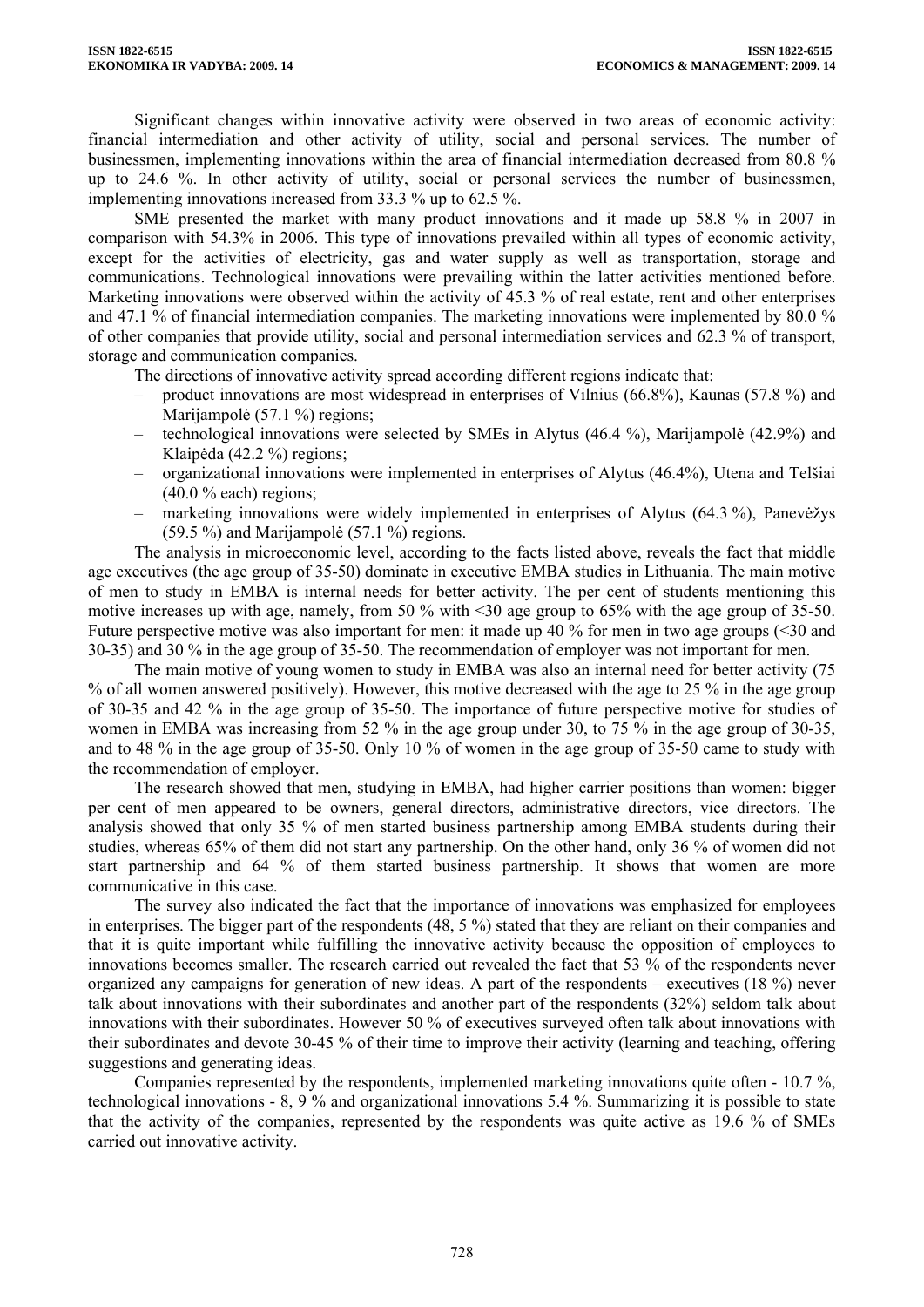## **Conclusion**

Successful activity of SME is one of the most important factors of economic development. Within the conditions, favourable for business development within macroeconomic environment, the quantity of SME in Lithuania grew.

Seeking to implement the principles of Lisbon strategy, the formation of positive attitude to business and businessmen as well as the implementation of technologies are necessary both in Lithuania and the entire Europe. The most significant factors, determining the implementation of innovations in SME under the conditions of knowledge-based economy are employees, collaboration and financial resources.

The innovative activity of SME in Lithuania was active considering the group of innovation drive indicator (sub-groups: new S& E graduates, tertiary education and youth education) and enough active considering the indicator of innovation and entrepreneurship (sub-group of ICT expenditure). According to SII indicators, Lithuania belongs to the group of catching-up countries.

The results of empirical exploratory research of EMBA students showed that education in EMBA is an important tool for the activity (more than 60 % of the students declared that the internal needs for better activity was the main motive for EMBA studies) of executives (more than 60% of them were middle aged (the age group of 35-50)) in SME (the biggest part of students  $(66\%)$  were from SME). The students – executives that were questioned stressed the importance of innovations for employees, however, the amount of time, assigned to improve the activity is used inefficiently due to too heavy work load, weak relationship with consumers, capable of providing good suggestions. The activity of the companies, represented by the respondent-executives was quite active as 19.6 % of SME performed innovative activity.

#### **References**

- 1. Banyte, J. and R. Salickaite (2008). 'Successful diffusion and adoption of innovation as a means to increase competitiveness of enterprises', Inzinerine Ekonomika-Engineering Economics(1), pp. 48-56.
- 2. Barsauskas P. (2002). The policy of small and medium sized enterprises in EU and Lithuania. Kaunas: Technology.
- 3. Brzozowska K. (2008). 'Business Angels in Poland in comparison to informal venture capital market in European Union', Inzinerine Ekonomika-Engineering Economics(2), pp.7-14.
- 4. COM. (2007). Small and medium-sized enterprises key for delivering more growth and jobs. A mid-term review of modern SME policy. 592 final.
- 5. Damaskopoulos, T., R. Gatautis and E. Vitkauskaite (2008). 'Extended and dynamic clustering of SMEs', Inzinerine Ekonomika-Engineering Economics(1), pp. 11-21.
- 6. Daugeliene R. (2008). 'The streamline of research and experimental development's infrastructure in Lithuanian National innovation system', Inzinerine Ekonomika-Engineering Economics(2), pp 61-69.
- 7. Daugeliene R., Kriščiūnas, K. (2006). Towards knowledge based economy. Kaunas: Technology.
- 8. Daujotis, V., Radžvilas, V., Slizys, R.P., Stumbrys, E. (2002). The policy of science in the Lithuania in the context of Europe. Vilnius: Justitia.
- 9. European Commission. (2004). Innovation policy in Europe. Publications DG Enterprise and Industry Trenhart.
- 10. European Communities. (2004). Facing the Challenge. The Lisbon strategy for growth and employment. Report from the High level group chaired by W.Kok.
- 11. Ginevicius R., Podvezko V., Bruzge S. (2008). Evaluating the effect of state aid to business by nulticriteria methods. Journal of business economics and management. Vilnius: Technika, Vol. 9, No.3, p.167-180.
- 12. Ginevicius, R., Paliulis, N.K., Chlivickas, E., Merkevicius, J. (2006). The 21st century challenger: organizations and society changes. Vilnius: Technics.
- 13. IKED. (2004). Serger, S.S., Hansson, E. Competing in the single market. SMEs and Innovation in the Baltic Countries and Poland. Sweden: Malmo.
- 14. European Commission. (2008). Putting Small Business First. Europe is good for SMEs, SMEs are good for Europe. Enterprise and Industry.
- 15. Liberienė, B. (2007). 'Changes of Gross domestic product.' Economic and social development in Lithuania 12, 165-166.
- 16. Lithuanian macroeconomic review (2003). Vilnius: Vilniaus bankas. Available at <http://www.seblt/lt/wcp> [10 January 2008].
- 17. Melnikas, B., Jakubavičius, A., Strazdas, R. (2000). The management of innovations. Vilnius: Technics.